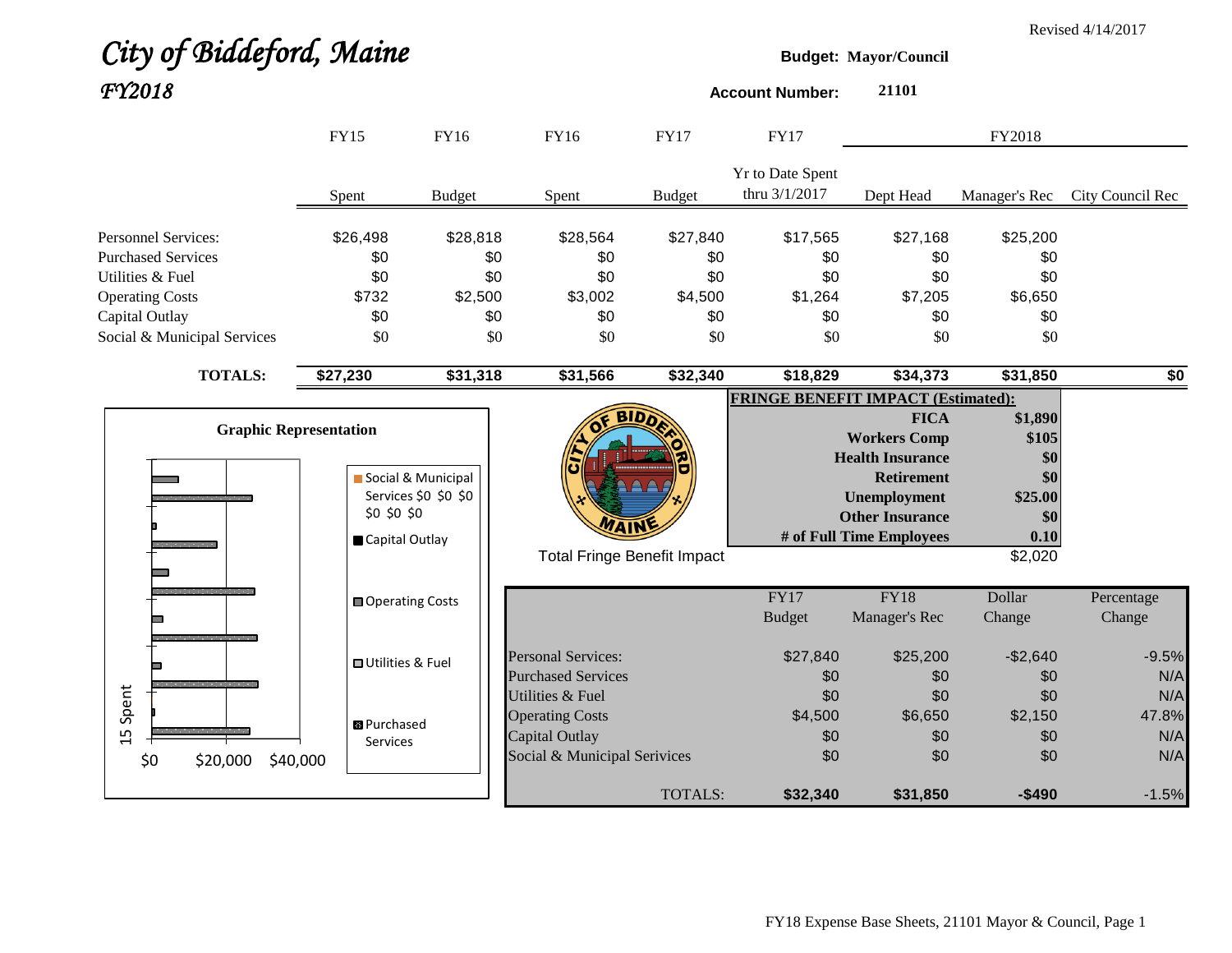# Revised 4/14/2017 FY2018 Personnel Services

| Account       |                                                 | <b>FY15</b> | FY16          | FY16        | <b>FY17</b>   | <b>FY17</b>             | FY2018    |           |
|---------------|-------------------------------------------------|-------------|---------------|-------------|---------------|-------------------------|-----------|-----------|
| Number        | Description                                     | Spent       | <b>Budget</b> | Spent       | <b>Budget</b> | <b>Yr to Date Spent</b> | Dept Head | Mgr's Rec |
|               |                                                 |             |               |             |               |                         |           |           |
|               | 60101 Dept Manager Salary Exp                   | \$10,000    | \$10,000      | \$10,000    | \$10,000      | \$6,667                 | \$10,000  | \$10,000  |
|               | 60106 P-T Employee Wage Exp                     | \$0         | \$1,500       | \$1,488     | \$750         | \$0                     | \$0       | \$0       |
|               | 60121 Annual Stipend Pay Expense                | \$14,615    | \$14,730      | \$14,730    | \$14,700      | \$9,650                 | \$14,700  | \$14,700  |
|               | 60201 FICA/Medicare-ER Share Exp                | \$1,883     | \$2,013       | \$2,006     | \$1,890       | \$1,248                 | \$1,968   | \$0       |
|               | 60202 MPERS-Employer Share Exp                  | \$0         | \$0           | \$0         | \$0           | \$0                     | \$0       | \$0       |
|               | 60203 457 Plan-Employer Share Exp               | \$0         | \$75          | \$0         | \$0           | \$0                     | \$0       | \$0       |
|               | 60210 HPHC Ins Employer Share Exp               | \$0         | \$0           | \$0         | \$0           | \$0                     | \$0       | \$0       |
|               | 60212 S-T Disability ER Share Exp               | \$0         | \$0           | \$0         | \$0           | \$0                     | \$0       | \$0       |
|               | 60213 L-T Disability ER Share Exp               | \$0         | \$0           | \$0         | \$0           | \$0                     | \$0       | \$0       |
|               | 60216 Delta Dental ER Share                     | \$0         | \$0           | \$0         | \$0           | \$0                     | \$0       | \$0       |
|               | 60217 RHSA Plan ER Share                        | \$0         | \$0           | \$0         | \$0           | \$0                     | \$0       | \$0       |
|               | 60251 Conferences/Training Expense              | \$0         | \$500         | \$341       | \$500         | \$0                     | \$500     | \$500     |
| <b>Totals</b> |                                                 | \$26,498    | \$28,818      | \$28,564    | \$27,840      | \$17,565                | \$27,168  | \$25,200  |
|               | <b>FY2018 Other Operating Costs</b>             |             |               |             |               |                         |           |           |
| Account       |                                                 | <b>FY15</b> | <b>FY16</b>   | <b>FY16</b> | <b>FY17</b>   | <b>FY17</b>             | FY2018    |           |
| Number        | Description                                     | Spent       | <b>Budget</b> | Spent       | <b>Budget</b> | <b>Yr to Date Spent</b> | Dept Head | Mgr's Rec |
|               |                                                 |             |               |             |               |                         |           |           |
|               | 60500 Admin/Office Supp/Eqt Non-C $\varepsilon$ | \$607       | \$1,000       | \$962       | \$1,000       | \$0                     | \$825     | \$650     |
|               | 60797 Miscellaneous Expense                     | \$125       | \$1,500       | \$2,040     | \$3,500       | \$1,264                 | \$6,380   | \$6,000   |
| Totals        |                                                 | \$732       | \$2,500       | \$3,002     | \$4,500       | \$1,264                 | \$7,205   | \$6,650   |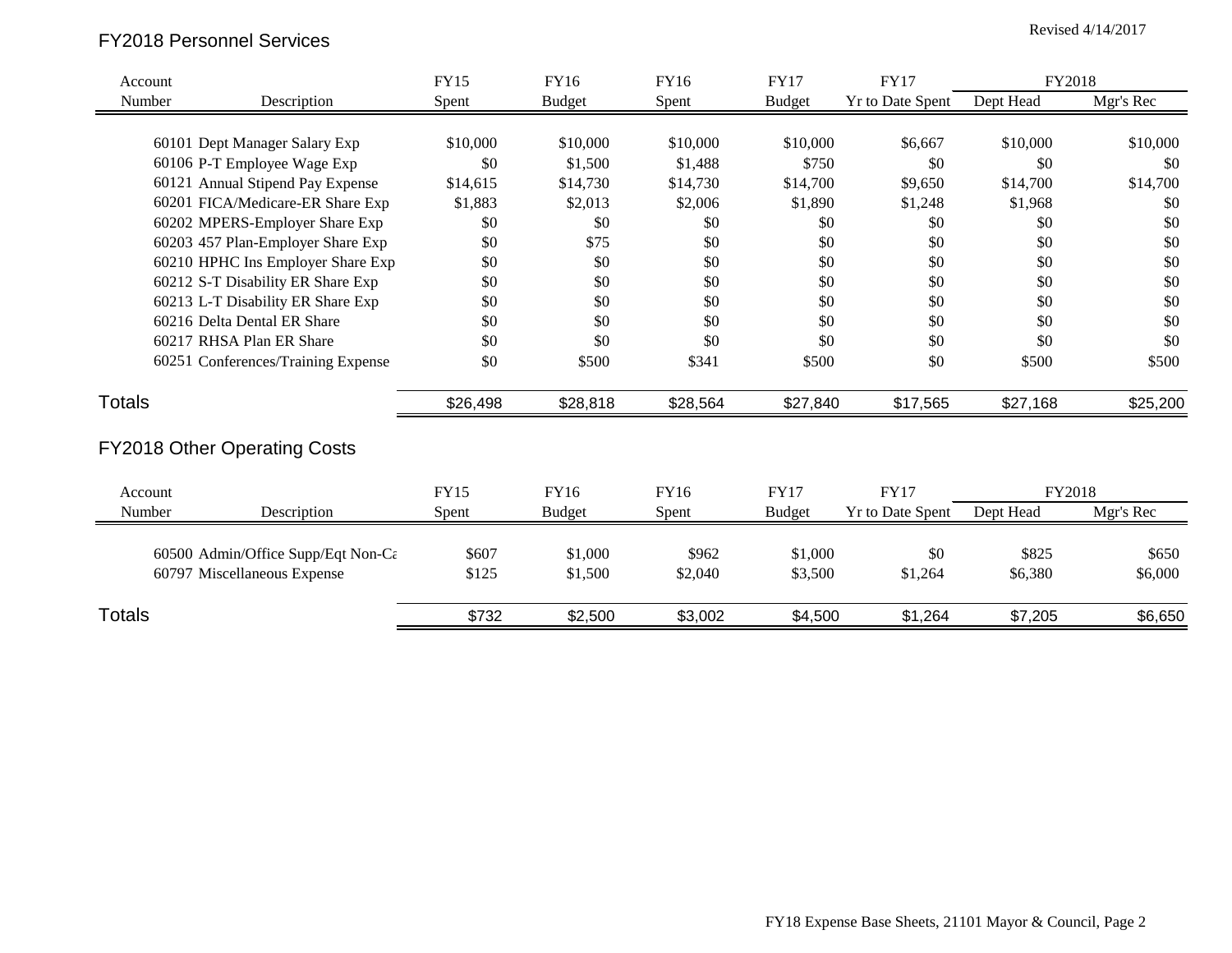#### DEPARTMENT PERSONAL SERVICES BUDGET WORKSHEET Fiscal Year 2018 BUDGET

DEPARTMENT: 001 60101

|                                 |              |                 | <b>YEAREND</b>    |                  |                     |                |                           |
|---------------------------------|--------------|-----------------|-------------------|------------------|---------------------|----------------|---------------------------|
|                                 |              |                 | <b>ANNUALIZED</b> |                  | <b>CITY MANAGER</b> | <b>COUNCIL</b> |                           |
| <b>CLASSIFICATION</b>           | <b>RANGE</b> | <b>POSITION</b> | <b>TOTAL</b>      | <b>REQUESTED</b> | RECOMMEND.          | APPROP.        | <b>NAME</b>               |
| Mayor                           |              |                 | 10,000.00         |                  |                     |                | <b>ALAN CASAVANT</b>      |
| Councilor                       |              |                 | 1,200.00          |                  |                     |                | <b>NORMAN BELANGER</b>    |
| Councilor                       |              |                 | 1,200.00          |                  |                     |                | <b>MARC LESSARD</b>       |
| Councilor                       |              |                 | 1.200.00          |                  |                     |                | <b>JOHN MCCURRY</b>       |
| Councilor                       |              |                 | 1,200.00          |                  |                     |                | <b>BOBBY MILLS</b>        |
| Councilor                       |              |                 | 1,200.00          |                  |                     |                | ROBERT QUATTRONE          |
| Councilor                       |              |                 | 1,200.00          |                  |                     |                | <b>MICHAEL READY</b>      |
| Councilor                       |              |                 | 1,200.00          |                  |                     |                | <b>LAURA SEAVER</b>       |
| Councilor                       |              |                 | 1.200.00          |                  |                     |                | <b>STEPHEN ST CYR</b>     |
| Councilor                       |              |                 | 1,200.00          |                  |                     |                | <b>MICHAEL SWANTON</b>    |
| Non-union PT Hourly - Auditor   |              |                 | 3,900.00          |                  |                     |                | <b>RAYMOND WATERHOUSE</b> |
| <b>TOTAL BUDGETED POSITIONS</b> |              | 11              | 24,700.00         | 0.00             | 0.00                | 0.00           |                           |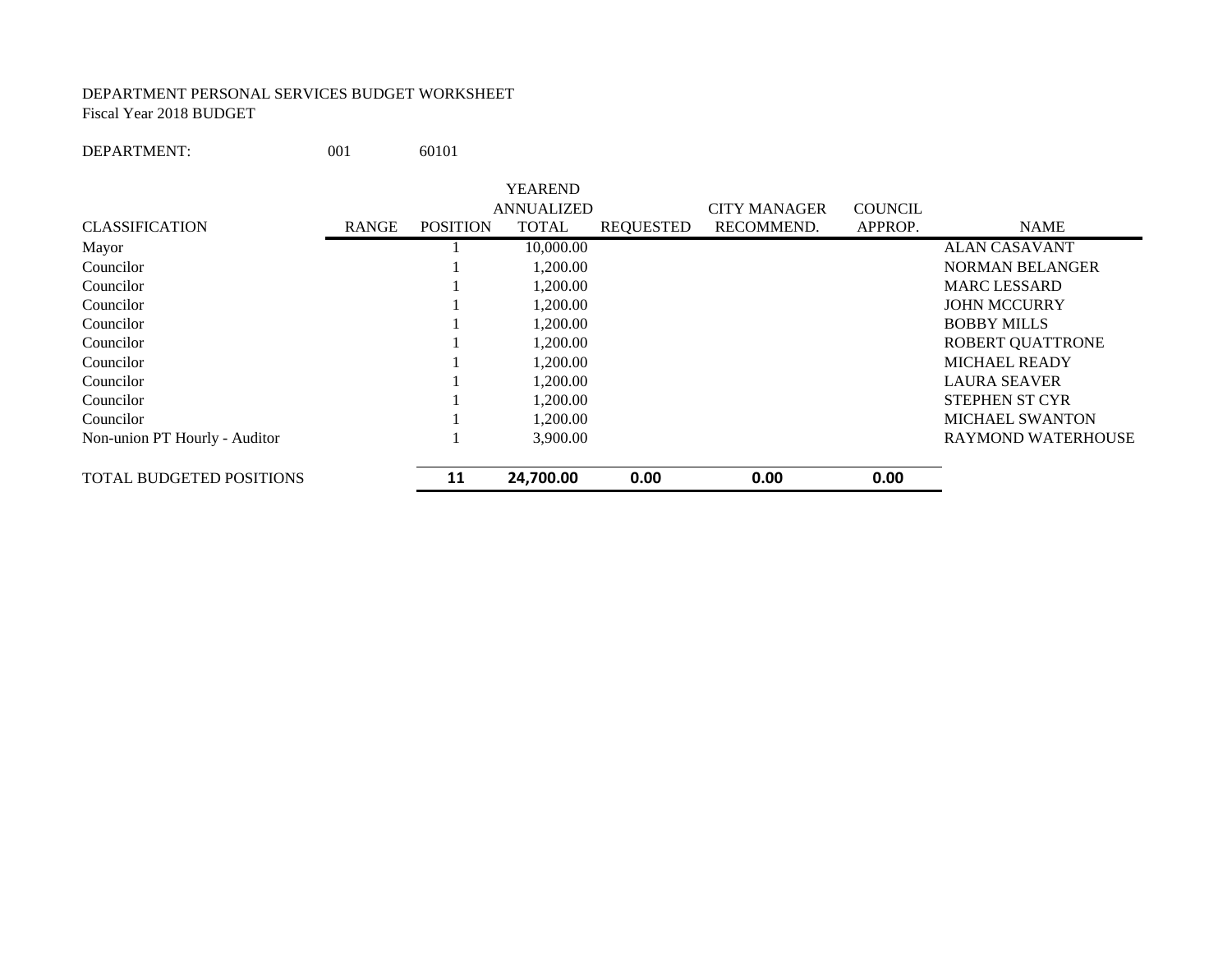

April 14, 2017 **Department:** Mayor/Council

Account Title: Dept Manager Salary Exp

Department Number: 21101 21101 Account Number: 60101

| FY2015     | FY 2016       | FY 2016    | FY 2017       | FY 2017       |
|------------|---------------|------------|---------------|---------------|
| Actual     | <b>Budget</b> |            | <b>Budget</b> | Est. Expended |
|            |               |            |               |               |
| \$10,000.0 | \$10,000.00   | \$10,000.0 | \$10,000.00   | \$6,667.00    |

| FY-2018       | Department  | City Mgr       | Council | Increase   |
|---------------|-------------|----------------|---------|------------|
|               | Reauest     | Recommendation | Action  | (Decrease) |
| <b>Budget</b> | \$10,000.00 | \$10,000.00    |         | SO.OO I    |

**Support for Budget Request:** Provide justification for the budget request using as much detail as possible

 to support it. Examples of acceptable support include unit costs, quantity estimates, price quotes, etc. Requests based solely on a percentage increase above the previous budget will not be accepted. Use additional sheets if necessary.

*Description Unit Unit Rate Subtotal* Salary for Mayor (by Charter) 1 \$10,000.00 \$10,000.00 \$10,000.00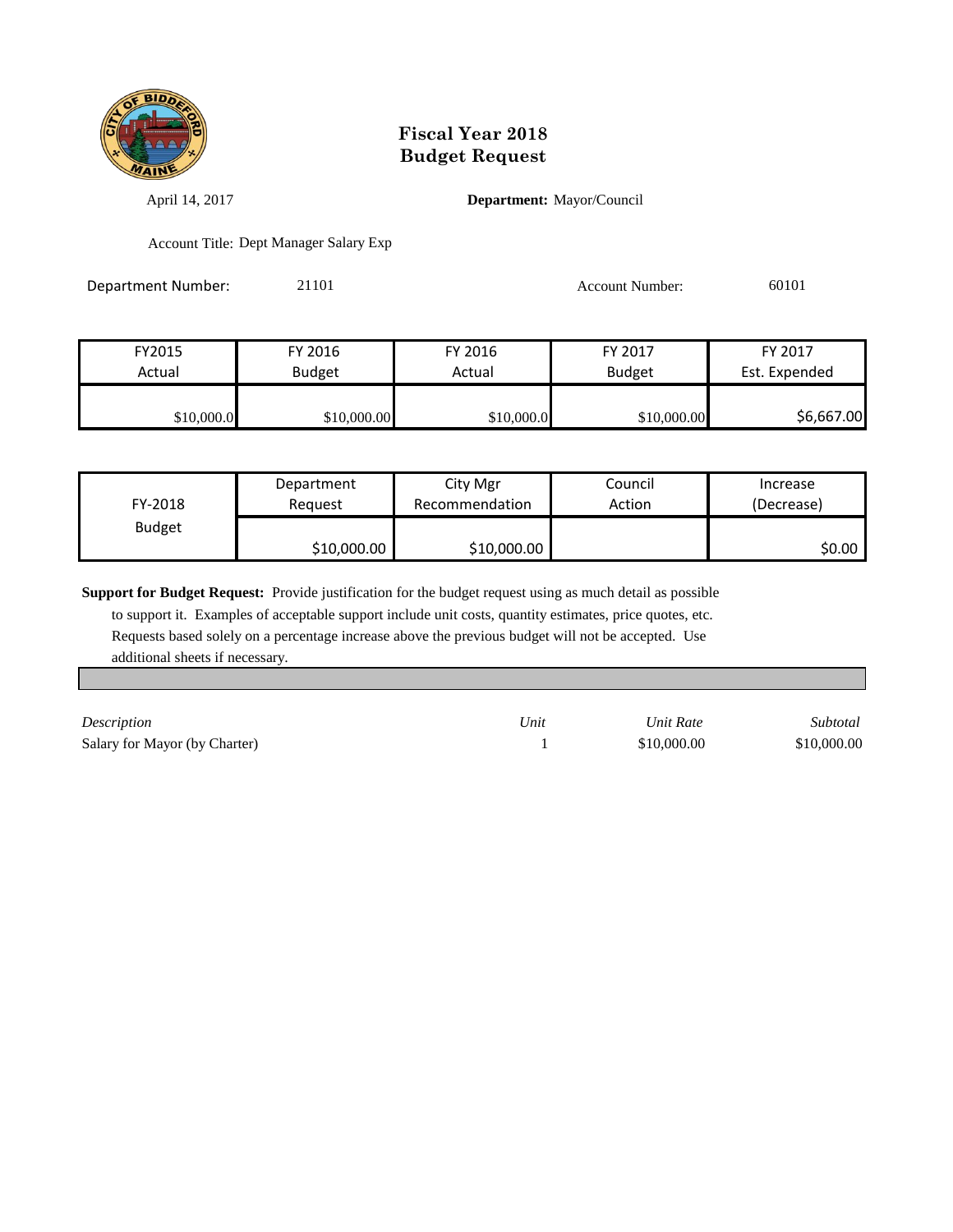

April 14, 2017 **Department:** Mayor/Council

Account Title: P-T Employee Wage Exp

Department Number: 21101 21101 Account Number: 60106

| FY2015 | FY 2016       | FY 2016    | FY 2017       | FY 2017       |
|--------|---------------|------------|---------------|---------------|
| Actual | <b>Budget</b> | Actual     | <b>Budget</b> | Est. Expended |
|        |               |            |               |               |
| \$0.00 | \$1,500.00    | \$1,487.50 | \$750.00      | \$0.00        |

| FY-2018       | Department | City Mgr       | Council | Increase   |
|---------------|------------|----------------|---------|------------|
|               | Reauest    | Recommendation | Action  | (Decrease) |
| <b>Budget</b> | \$0.00     | \$0.00         |         | (\$750.00) |

**Support for Budget Request:** Provide justification for the budget request using as much detail as possible to support it. Examples of acceptable support include unit costs, quantity estimates, price quotes, etc. Requests based solely on a percentage increase above the previous budget will not be accepted. Use additional sheets if necessary.

Formerly used to compensate non-employees for taking and preparing minutes of Council Committee meetings. As per city manager policy change, all minutes will be prepared/transcribed in-house.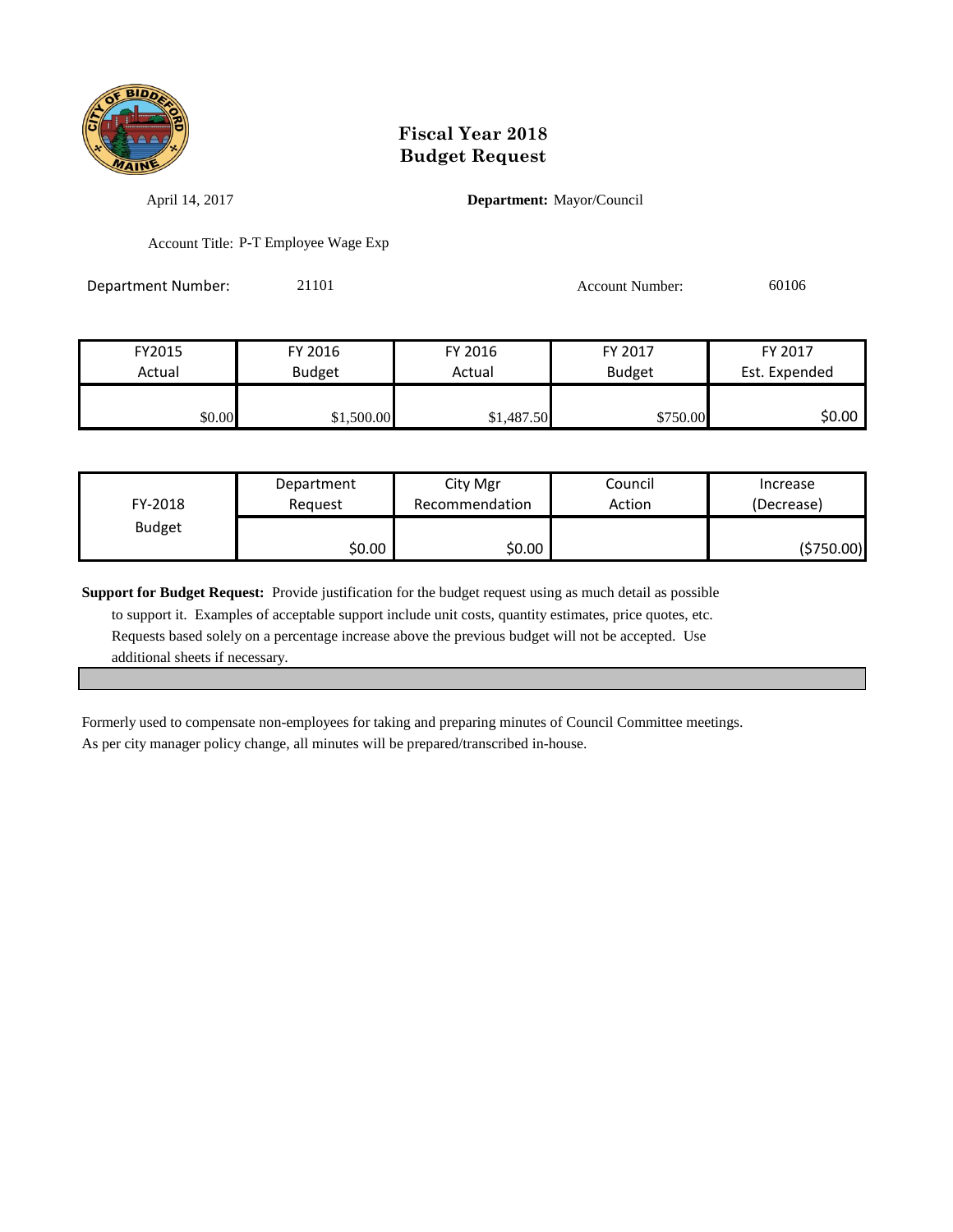

April 14, 2017 **Department:** Mayor/Council

Account Title: Annual Stipend Pay Expense

| Department Number: | 21101 | <b>Account Number:</b> | 60121 |
|--------------------|-------|------------------------|-------|
|                    |       |                        |       |

| FY2015      | FY 2016       | FY 2016     | FY 2017       | FY 2017       |
|-------------|---------------|-------------|---------------|---------------|
| Actual      | <b>Budget</b> | Actual      | <b>Budget</b> | Est. Expended |
|             |               |             |               |               |
| \$14,615.00 | \$14,730.00   | \$14,730.00 | \$14,700.00   | \$9,650.00    |

| FY-2018       | Department<br>Reauest | City Mgr<br>Recommendation | Council<br>Action | Increase<br>(Decrease) |
|---------------|-----------------------|----------------------------|-------------------|------------------------|
| <b>Budget</b> |                       |                            |                   | \$0.00                 |
|               | \$14,700.00           | \$14,700.00                |                   |                        |

**Support for Budget Request:** Provide justification for the budget request using as much detail as possible

 to support it. Examples of acceptable support include unit costs, quantity estimates, price quotes, etc. Requests based solely on a percentage increase above the previous budget will not be accepted. Use additional sheets if necessary.

| Desc                                                       | Unit | Unit Rate  | Subtotal    |
|------------------------------------------------------------|------|------------|-------------|
| Salary for 9 Councilors (by Charter)                       |      | \$1,200.00 | \$10,800.00 |
| Salary for City Auditor <sup>*</sup> (position by Charter) | 52   | \$75.00    | \$3,900.00  |
|                                                            |      |            | \$14,700.00 |

\*Auditor reviews City and School purchase orders weekly. The position acts as an additional set of eyes for expenditures, fulfilling the requirements for segregation of duties.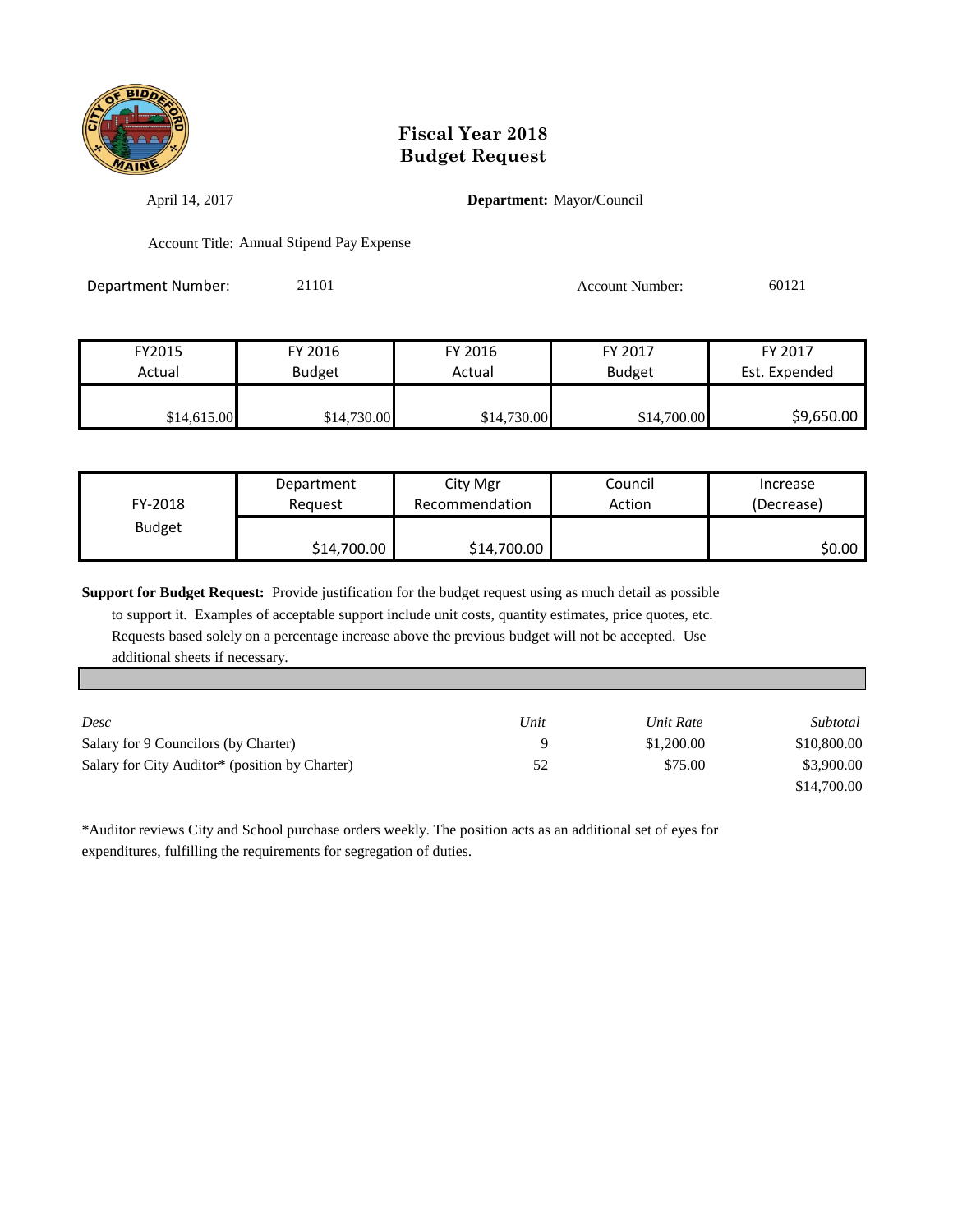

April 14, 2017 **Department:** Mayor/Council

Account Title: FICA/Medicare-ER Share Exp

Department Number: 21101 21101 Account Number: 60201

| FY2015     | FY 2016       | FY 2016    | FY 2017       | FY 2017       |
|------------|---------------|------------|---------------|---------------|
| Actual     | <b>Budget</b> | Actual     | <b>Budget</b> | Est. Expended |
|            |               |            |               |               |
| \$1,883.17 | \$2,013.00    | \$2,005.78 | \$1,890.00    | \$1,890.00    |

| FY-2018       | Department | City Mgr       | Council | Increase   |
|---------------|------------|----------------|---------|------------|
|               | Reauest    | Recommendation | Action  | (Decrease) |
| <b>Budget</b> | \$1,968.00 | \$1,890.00     |         | SO.OO I    |

**Support for Budget Request:** Provide justification for the budget request using as much detail as possible

 to support it. Examples of acceptable support include unit costs, quantity estimates, price quotes, etc. Requests based solely on a percentage increase above the previous budget will not be accepted. Use additional sheets if necessary.

Benefit cost based on wages.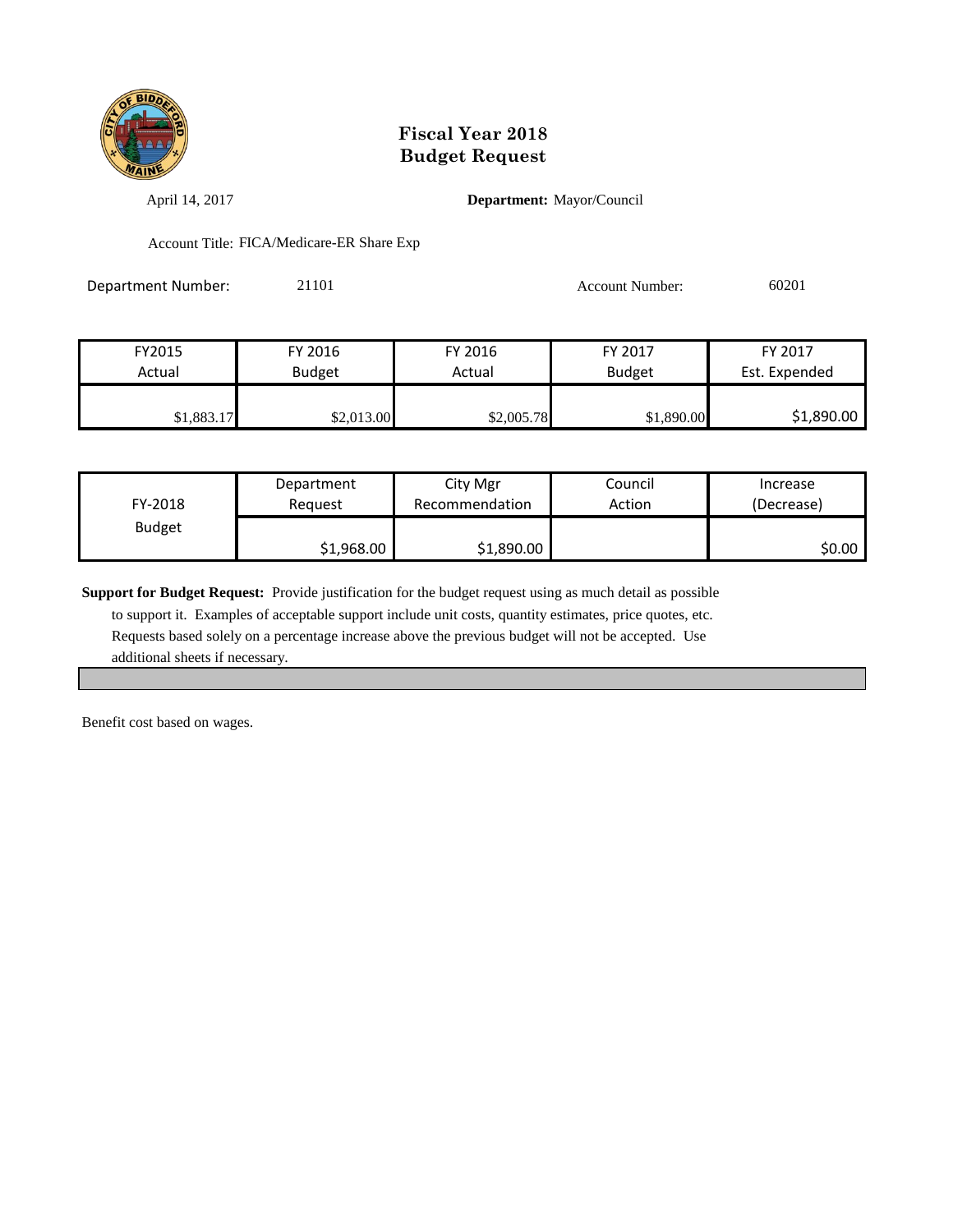

April 14, 2017 **Department:** Mayor/Council

Account Title: MPERS-Employer Share Exp

Department Number: 21101 21101 Account Number: 60202

| FY2015 | FY 2016       | FY 2016 | FY 2017       | FY 2017       |
|--------|---------------|---------|---------------|---------------|
| Actual | <b>Budget</b> | Actual  | <b>Budget</b> | Est. Expended |
|        |               |         |               |               |
| \$0.00 | \$0.00        | \$0.00  | \$0.00        | \$0.00        |

| FY-2018       | Department | City Mgr       | Council | Increase   |
|---------------|------------|----------------|---------|------------|
|               | Reauest    | Recommendation | Action  | (Decrease) |
| <b>Budget</b> | \$0.00     | \$0.00         |         | \$0.00     |

**Support for Budget Request:** Provide justification for the budget request using as much detail as possible

 to support it. Examples of acceptable support include unit costs, quantity estimates, price quotes, etc. Requests based solely on a percentage increase above the previous budget will not be accepted. Use additional sheets if necessary.

Not applicable

Applicable if a regular employee acts as Board Clerk (e.g., doing minutes).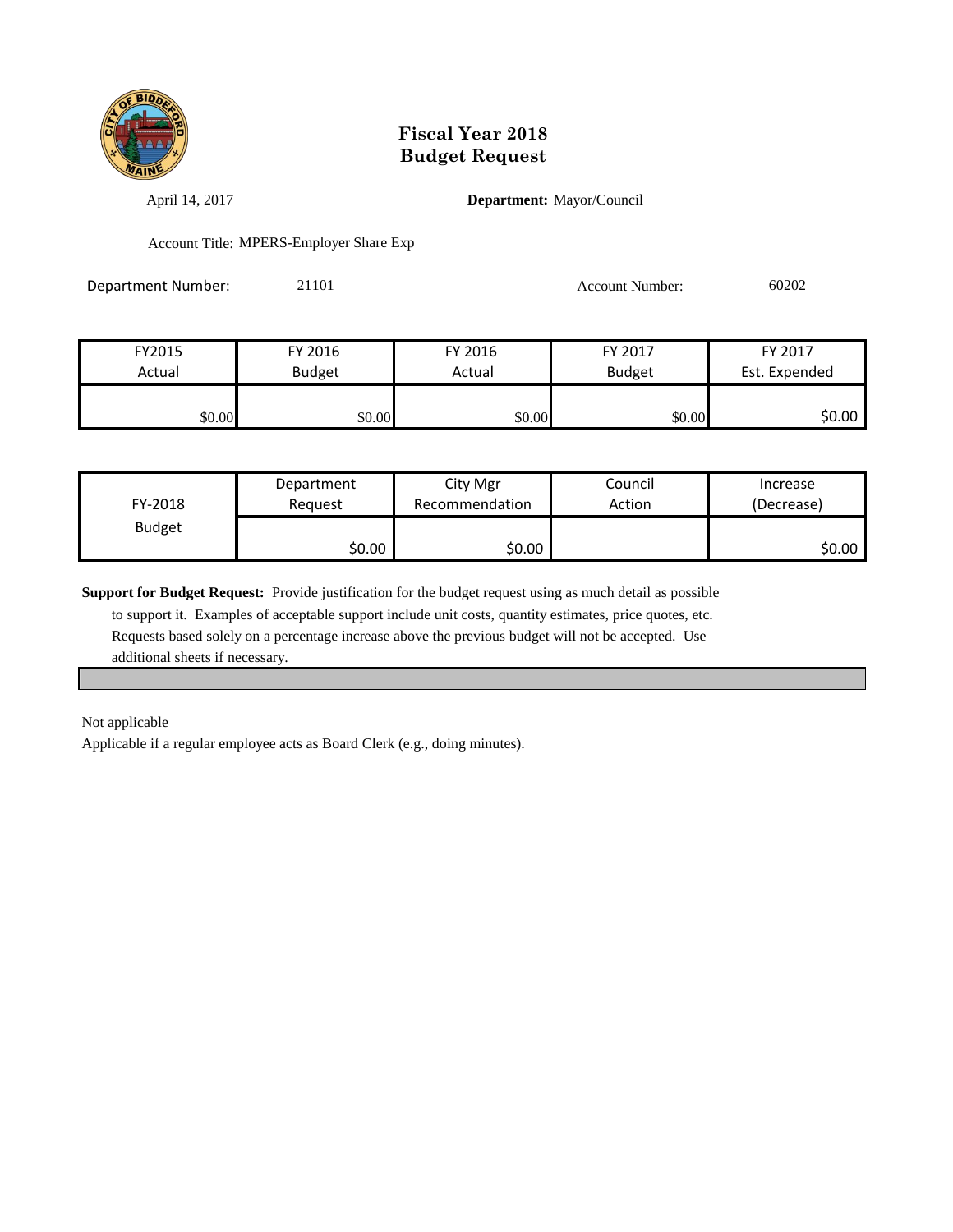

April 14, 2017 **Department:** Mayor/Council

Account Title: 457 Plan-Employer Share Exp

| Department Number: | 21101 | <b>Account Number:</b> | 60203 |
|--------------------|-------|------------------------|-------|
|                    |       |                        |       |

| FY2015 | FY 2016       | FY 2016 | FY 2017       | FY 2017       |
|--------|---------------|---------|---------------|---------------|
| Actual | <b>Budget</b> | Actual  | <b>Budget</b> | Est. Expended |
|        |               |         |               |               |
| \$0.00 | \$75.00       | \$0.00  | \$0.00        | \$0.00        |

| FY-2018       | Department | City Mgr       | Council | Increase   |
|---------------|------------|----------------|---------|------------|
|               | Reguest    | Recommendation | Action  | (Decrease) |
| <b>Budget</b> | \$0.00     | \$0.00         |         | SO.OO      |

**Support for Budget Request:** Provide justification for the budget request using as much detail as possible

 to support it. Examples of acceptable support include unit costs, quantity estimates, price quotes, etc. Requests based solely on a percentage increase above the previous budget will not be accepted. Use additional sheets if necessary.

Not applicable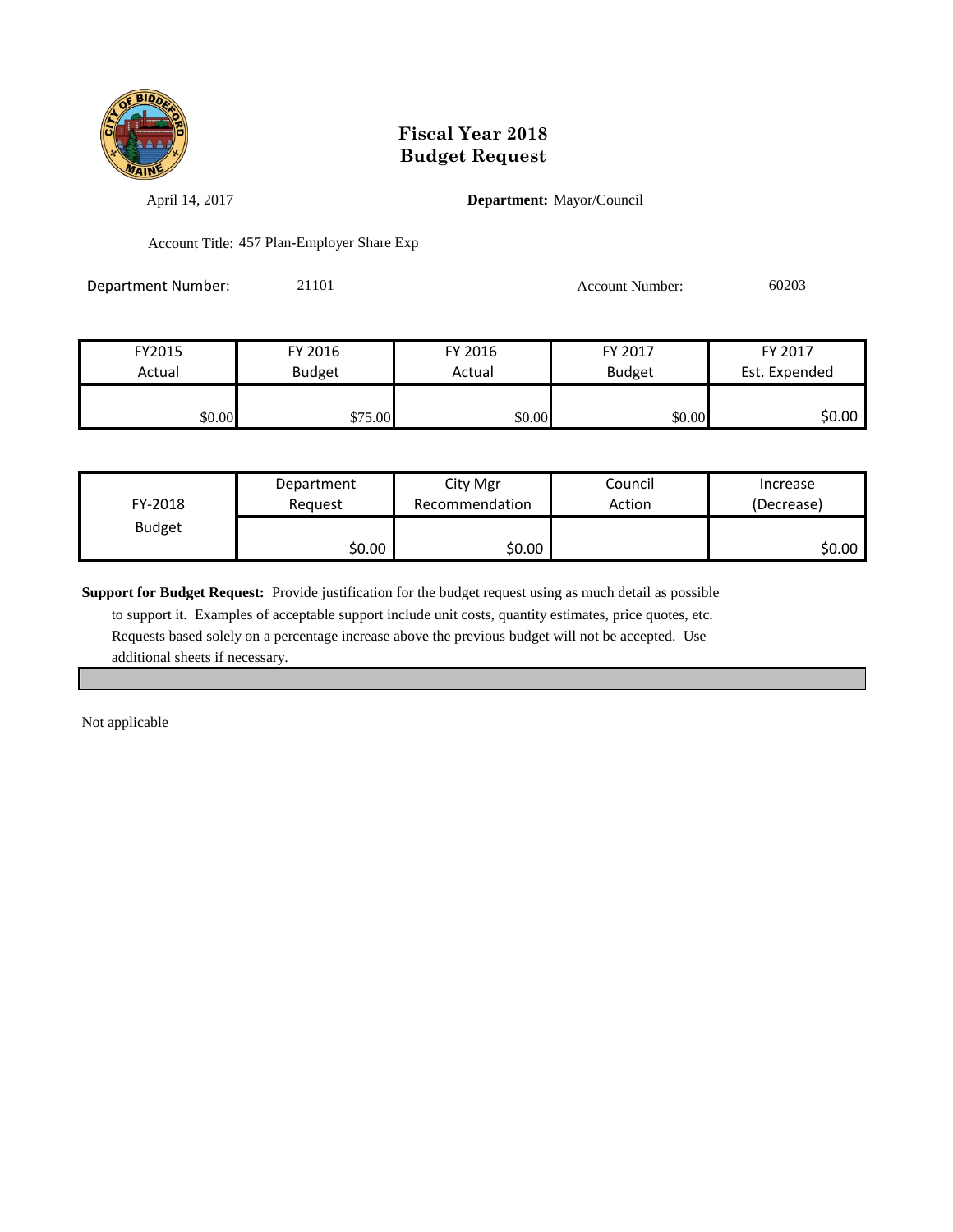

April 14, 2017 **Department:** Mayor/Council

Account Title: Conferences/Training Expense

Department Number: 21101 21101 Account Number: 60251

| FY2015 | FY 2016       | FY 2016  | FY 2017       | FY 2017       |
|--------|---------------|----------|---------------|---------------|
| Actual | <b>Budget</b> | Actual   | <b>Budget</b> | Est. Expended |
|        |               |          |               |               |
| \$0.00 | \$500.00      | \$341.10 | \$500.00      | \$350.00      |

| FY-2018       | Department | City Mgr       | Council | Increase   |
|---------------|------------|----------------|---------|------------|
|               | Reguest    | Recommendation | Action  | (Decrease) |
| <b>Budget</b> | \$500.00   | \$500.00       |         | \$0.00     |

**Support for Budget Request:** Provide justification for the budget request using as much detail as possible to support it. Examples of acceptable support include unit costs, quantity estimates, price quotes, etc. Requests based solely on a percentage increase above the previous budget will not be accepted. Use additional sheets if necessary.

Contingency available to Mayor and Council for attendance at conferences, training, etc.

*With the election of all elected officials in November, there may be a need for training for any new members; right to know; other*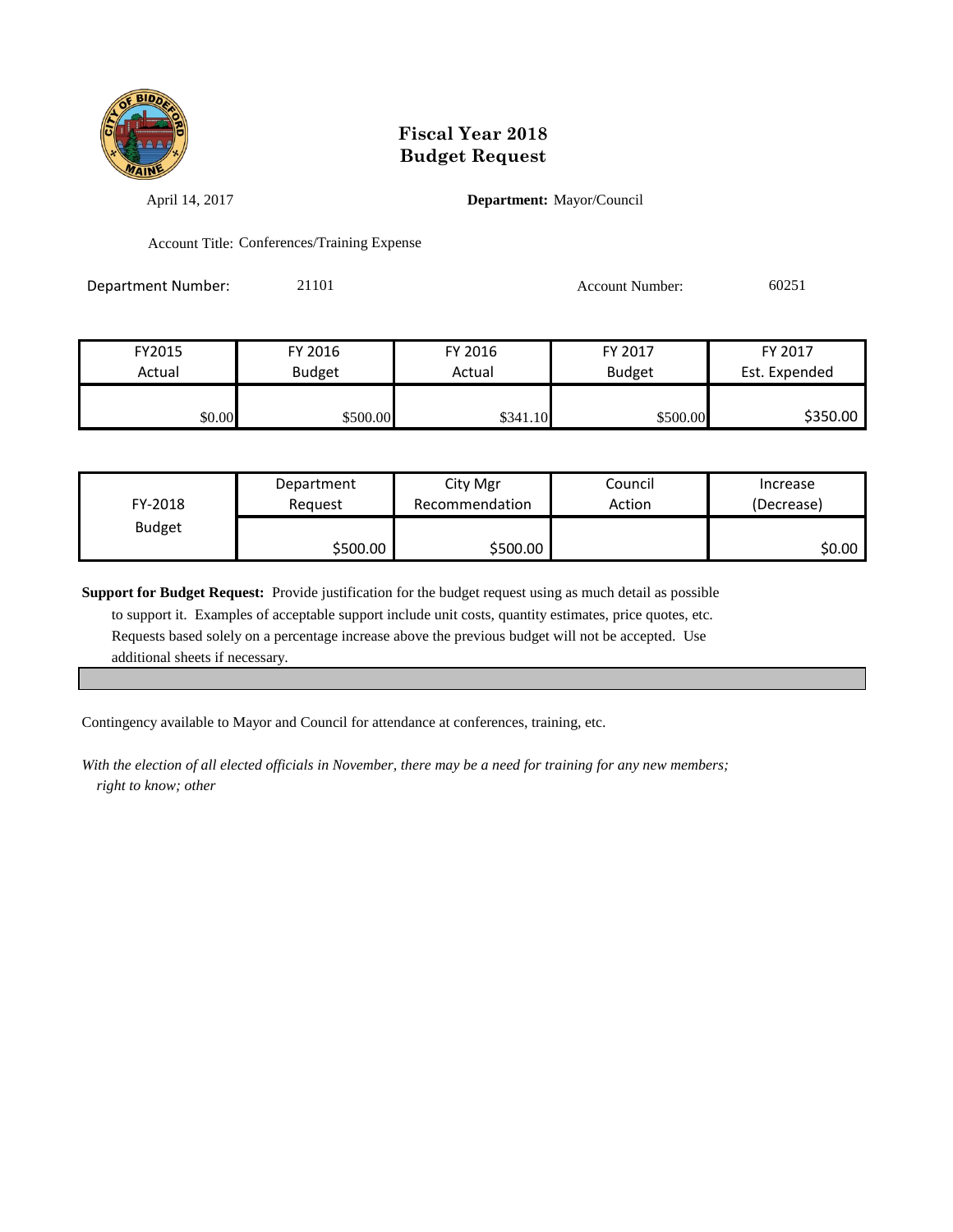

April 14, 2017 **Department:** Mayor/Council

Account Title: Admin/Office Supp/Eqt Non-Cap

| Department Number: | 21101 | <b>Account Number:</b> | 60500 |
|--------------------|-------|------------------------|-------|
|                    |       |                        |       |

| FY2015    | FY 2016    | FY 2016  | FY 2017       | FY 2017       |
|-----------|------------|----------|---------------|---------------|
| Actual    | Budget     | Actual   | <b>Budget</b> | Est. Expended |
|           |            |          |               |               |
| \$606.77I | \$1,000.00 | \$962.17 | \$1,000.00    | \$800.00      |

| FY-2018       | Department | City Mgr       | Council | Increase   |
|---------------|------------|----------------|---------|------------|
|               | Reauest    | Recommendation | Action  | (Decrease) |
| <b>Budget</b> | \$825.00∣  | \$650.00       |         | (\$350.00) |

**Support for Budget Request:** Provide justification for the budget request using as much detail as possible

 to support it. Examples of acceptable support include unit costs, quantity estimates, price quotes, etc. Requests based solely on a percentage increase above the previous budget will not be accepted. Use additional sheets if necessary.

Costs of supplies used in preparation of CIP program and budget books. Anticipate reduction in 2018 due to availabiliy of Granicus - budget books provided in electronic format. Line item also inlcudes office supplies for Mayor.

| Description                                | Unit | Unit Rate | Subtotal |
|--------------------------------------------|------|-----------|----------|
| Contingency for Budget Books               | 10   | \$45.00   | \$450.00 |
| Contingency for 32-Tab Binder Dividers     | 10   | \$7.50    | \$75.00  |
| Contingency (misc office supplies - Mayor) |      | \$300.00  | \$300.00 |
|                                            |      |           | \$825.00 |

Number of budget books reduced due to the use of Granicus. Contingency for requested paper copies and file copies only.